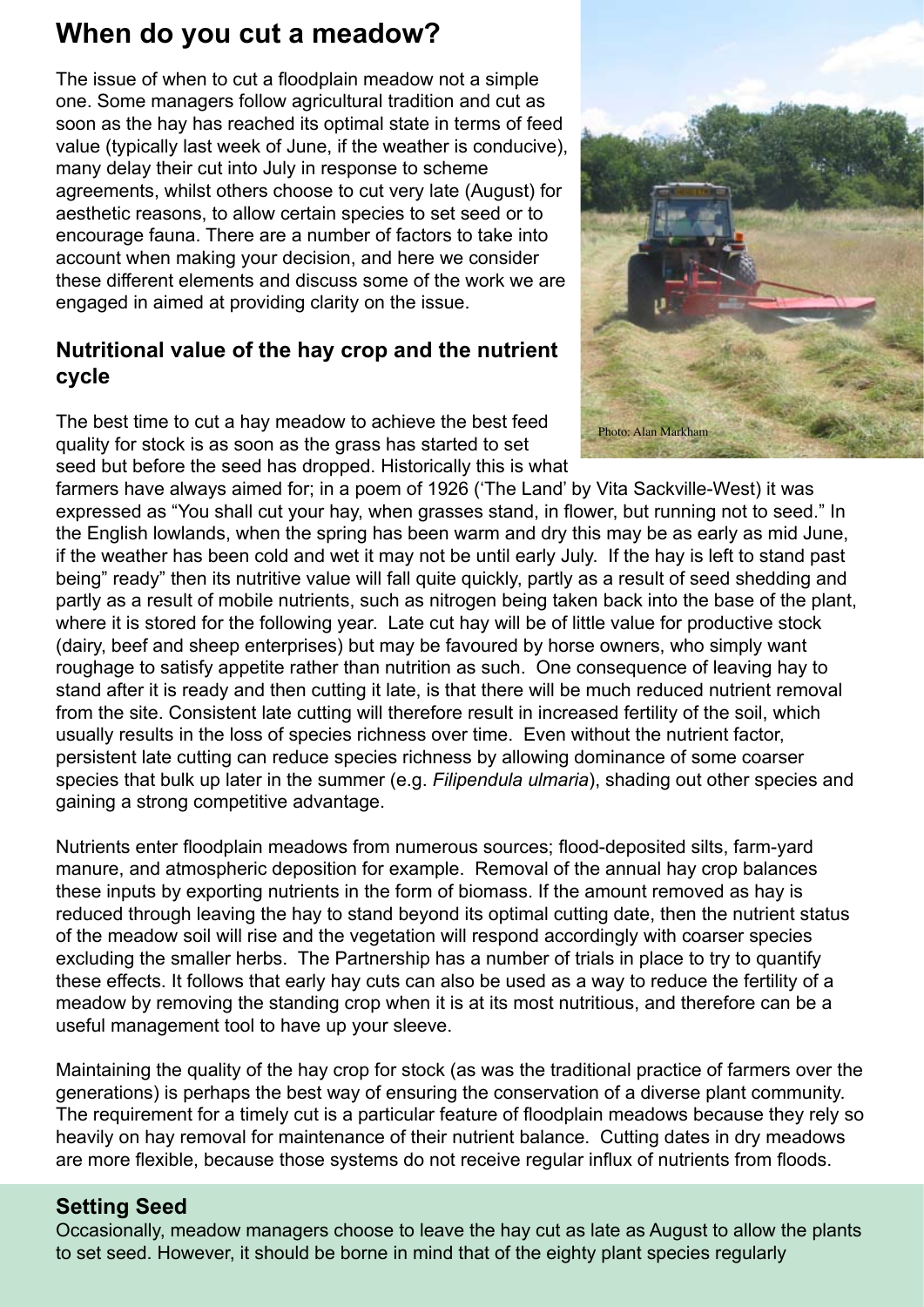encountered in floodplain meadows, only a handful are annuals or biennials. The vast majority, including all the keystone species are perennial and most of them are very long-lived (some scientists estimate forbs can live to 500 years and some grass clones to 1000!). Annual seed rain therefore has a very minor role in maintaining the plant community. The perennial species do need to set seed occasionally, and this will happen under normal agricultural practice whenever there is a wet summer (e.g. 2007, 2008). There may also be some seed rain from uncut margins so it is generally unnecessary to deliberately leave the hay itself to stand for this purpose.



#### **Ground nesting birds**

Ground nesting birds may not have fledged chicks until early or even mid July and some advice says not to cut meadows until mid July to ensure that ground nesting birds have had time to fledge. HLS agreements are set at a hay cut date of 1st July (or even 15th July) for this purpose, but if you know you have ground nesting birds on your site in any one year, then you may want to think about the timing of the cut and also the way in which the hay is cut. Perhaps cutting in blocks or strips, leaving the nesting areas until later or even uncut that year. It should not be necessary to delay the cut of the whole site however. Cutting from the inside out to allow time for small animals and birds to get out of the way is another method occasionally used. Of course the use of such techniques may be dependent on the person responsible for cutting the hay and is probably only an option where financial support for conservation management is available. In some fields, it may be too fiddly to be viable even then!

A pattern cut like this over time could be beneficial to meadow plants by providing diversity in the cutting times across the meadow such that different areas are cut at different times in different years. It is not advisable to leave the cutting of meadows until mid July consistently 'just in case' there are ground nesting birds, as this could upset the balance of nutrient cycling as described above and lose some of the special plant interest of the site. The increased productivity of a nutrient rich system would also not favour the birds as many are not suited to rapid early grass growth in spring.

#### **Invertebrates**



There is a perception amongst some conservationists that meadows are a less interesting habitat for invertebrates than pastures, because the habitat is devastated when the hay is cut. Therefore,

> there are arguments from entomologists that later cuts can improve invertebrate populations by providing refuges for longer. However, meadows are uniquely rich nectar sources during the flowering period, and many species (particularly hoverflies and weevils) rely on such sources of food. Many are specialised to feed on particular species, so as a general rule, the more diverse the plant community, the more diverse the invertebrate community. Many species of Lepidoptera use meadows at all stages of their life cycle (e.g. chimney sweeper moth, burnet moth, orange tip butterfly and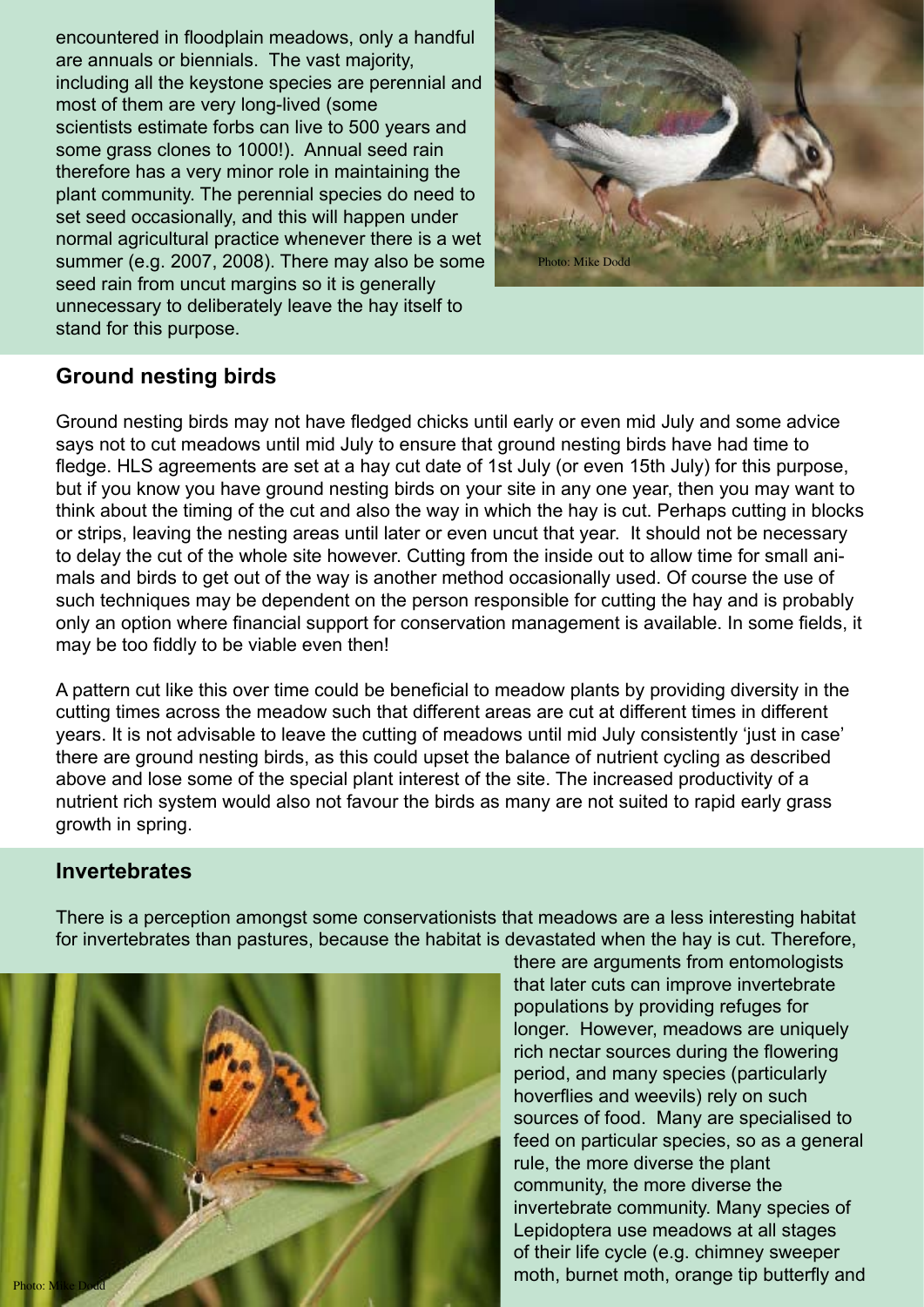small copper). Invertebrates benefit overall from plant diversity within a grassland and from a diversity of grassland types in the wider landscape i.e. a mosaic of meadows, pastures, road verges and hedge banks. Therefore, where there is a dearth of nectar and pollen sources in the near vicinity of a meadow, then the focus should be on re-establishing these, rather than risking late cuts in the meadow itself, which will result in a decline in the value of the meadow plant community to invertebrate populations. In terms of meadow management, the maintenance of plant diversity is key.

## **The weather**

In recent years (2007-2009,) weather conditions for hay making have been good in June, but then spectacularly bad in July. Therefore sticking rigidly to pre-defined dates can be counterproductive. If hay is not cut during the summer and left as a wet crop that cannot be removed due to poor ground conditions even in the autumn, then the impacts on species diversity can be disastrous. Detailed monitoring data from North Meadow, collected over the past 12 years, shows us that areas not cut for just a single year suffer a significant decline in species richness, losses are greatest amongst the smaller herbs and less competitive grasses. This is due to both the effects of shading and changes in nutrient status. If this pattern is repeated, then long term declines can be observed. However, species diversity can be recovered by ensuring a prompt, or even early, hay cut the following year to remove the build up of nutrients and thatch. Of course you can have wet Junes too and in those years it is better to leave the hay standing till July when hopefully it will get a chance to dry. It is not a good idea to cut early when the soil is damp; firstly because it is difficult to make decent hay in such conditions, but more importantly, you would risk damaging the soil structure by compacting it with heavy vehicles (particularly hay trailers); this can take decades to reverse.

# **Control of aggressive species**

Cutting can be used to help control some species. For example, cutting thistles before they flower controls their spread. We are currently investigating the role that early and late cutting play in the susceptibility of the meadow to invasion by large competitive sedges (*Carex acuta/acutiformis/ riparia*). Early cutting may also be used to control the abundance of tall species, such as false oat grass (*Arrhenatherum elatius*) which can make a sward coarser and less species rich especially when cutting is regularly delayed.

# **What do other people do?**

We collect management data annually from the five Floodplain Meadow SAC sites in the UK, and also from a number of the other sites we regularly survey. Most sites were cut in early July this year (as a result of HLS restrictions), but at least this was better than the previous three years when several were not cut until August, or were not cut at all, due to the persistently poor weather! There seems to be quite a bit of evidence to show that historically meadows were cut in June more consistently than they are now (see articles [her](http://www.floodplainmeadows.org.uk/content/social-and-cultural-history)e).

### **The answer?**

So what is the best solution? Well, as ever it really depends on your site objectives. If the overriding concern is a functioning meadow management unit with a farmer who is happy with his/her crop and the maximum plant species diversity, then the hay should be cut as soon as it is ready (before seed drop). This will result in a diversity of cutting dates over a number of years which will benefit the plant species diversity. It should be borne in mind that such meadows were Hay cutting on the Shannon Callows,